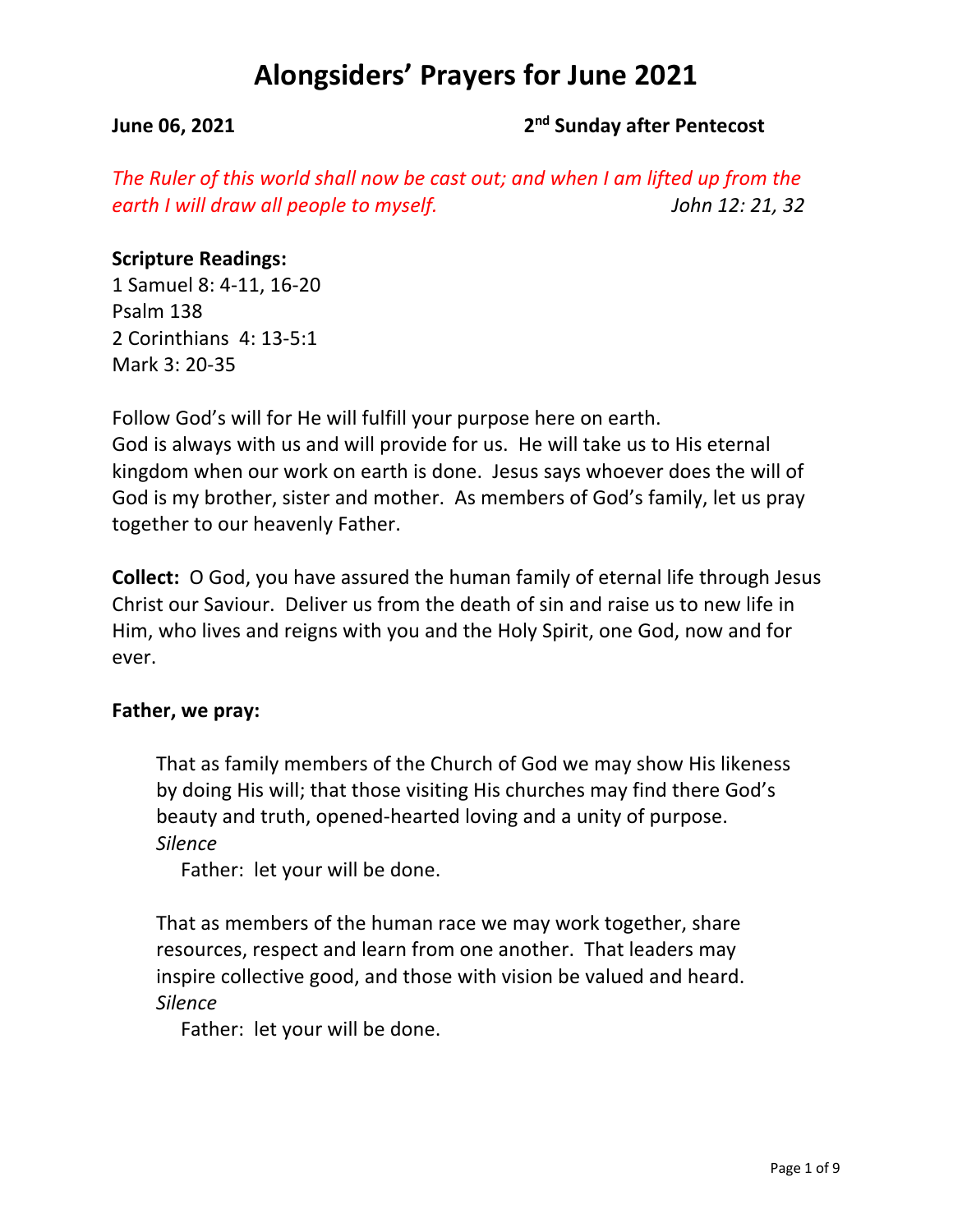That we may give both support and space to those we love and nurture. That those of our own families who do not yet know God, may come to understand the depth of His love. *Silence*

Father: let your will be done.

That all who come to Jesus in need, may find in Him forgiveness and healing, wholeness of body, mind and spirit, and a constant inner renewing. *Silence*

Father: let your will be done.

That as those coming to death roll up the tents of their earthly existence, may be welcomed into the eternal home prepared for them by their loving God. *Silence*

Father: let your will be done.

That as we marvel at the generosity of God's love and His acceptance of us, we may grow closer to His likeness each day we live. Merciful Father, accept these prayers for the sake of your Son, our Saviour Jesus Christ. Amen

### **The Lord's Prayer**

#### **The Grace**

### *A Prayer for our Bishop*

Grant to our Bishop, **Bishop Samuel Rose**, gracious Lord, wisdom and understanding to know your will for the Church, a heart that knows and cares for our people in their parishes and missions, and such clarity of expression, patience in teaching, and courage in leadership that this diocese may stand secure in its faith and constant in its service to the world for the sake of Christ. Amen.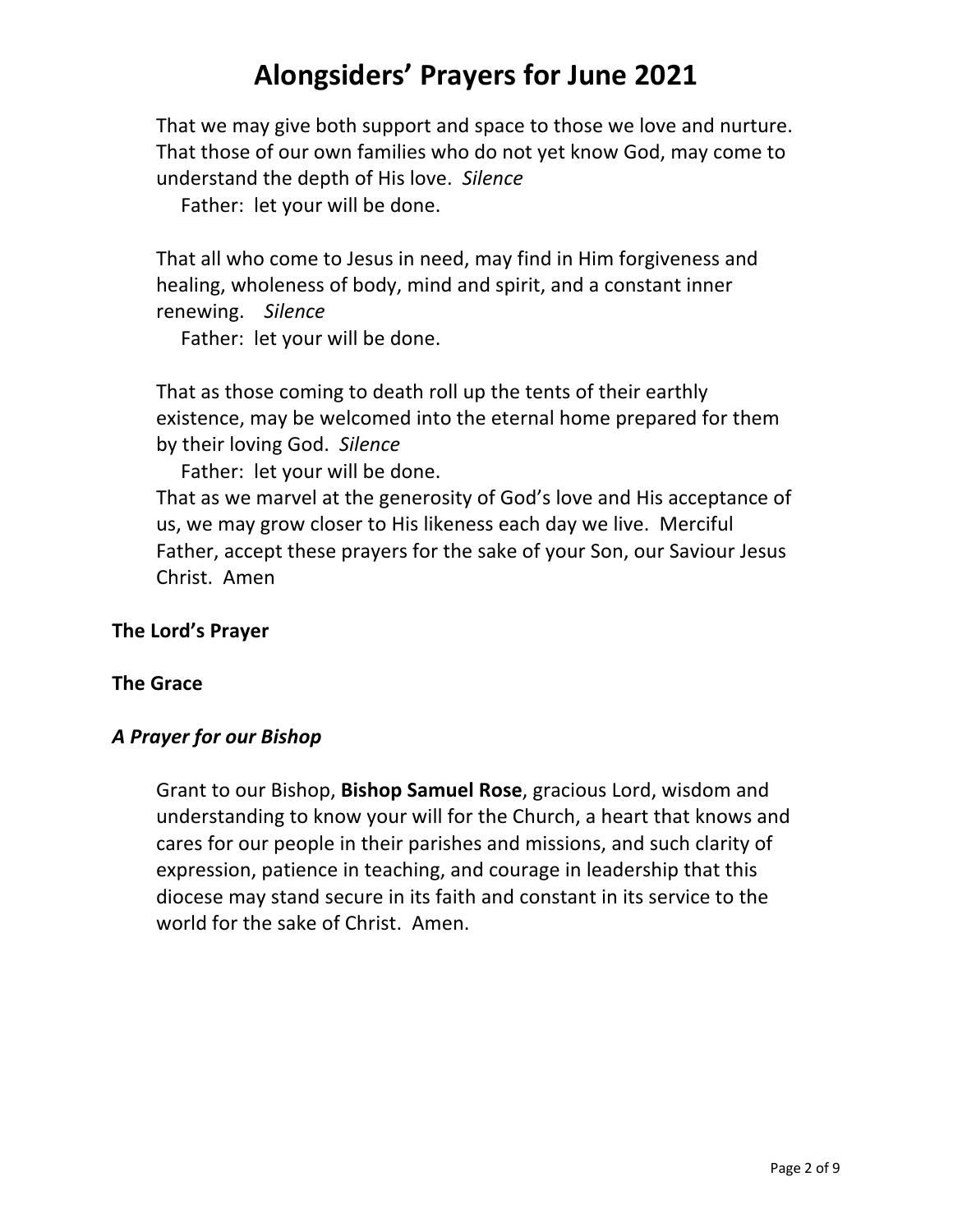## **June 13, 2021 3rd Sunday after Pentecost**

*Quietly accept the message planted in your hearts; it can bring you salvation. James 1: 2*

## **Scripture Readings:**

1 Samuel 15: 34-16: 13 Psalm 20 2 Corinthians 5: 6-10, 14-17 Mark 4: 26-34

God chose us to be His children, not because of what we do, or what our appearance is, but He knows our hearts. We put our trust in God to be with us, to guide us and pray for wisdom and understanding, so that one day when His purpose for us is done, we will go home to Him in eternal glory.

**Collect:** Almighty God, without you we are not able to please you. Mercifully grant that your Holy Spirit may in all things direct and rule our hearts; through Jesus Christ our Lord, who is alive and reigns with you and the Holy Spirit, one God, now and for ever.

From small beginnings and by God's power, the Kingdom of Heaven grows. Let us pray to the God of heaven and earth for growth of the Kingdom.

May the Kingdom grow in clusters of Christians all over the world; may it grow as hearts are warmed by encounter with the living God, nourished by the word of sacrament, private prayer and public worship.

Lord of Heaven: let the Kingdom grow.

May the Kingdom grow in states, empires and monarchies, countries, in crowded streets of cities and in scattered rural communities, in all decision making and in all spending.

Lord of Heaven: let the Kingdom grow.

May the Kingdom grow in every human shelter and home, every place of work and education, in each conversation and in our mutual care of one another.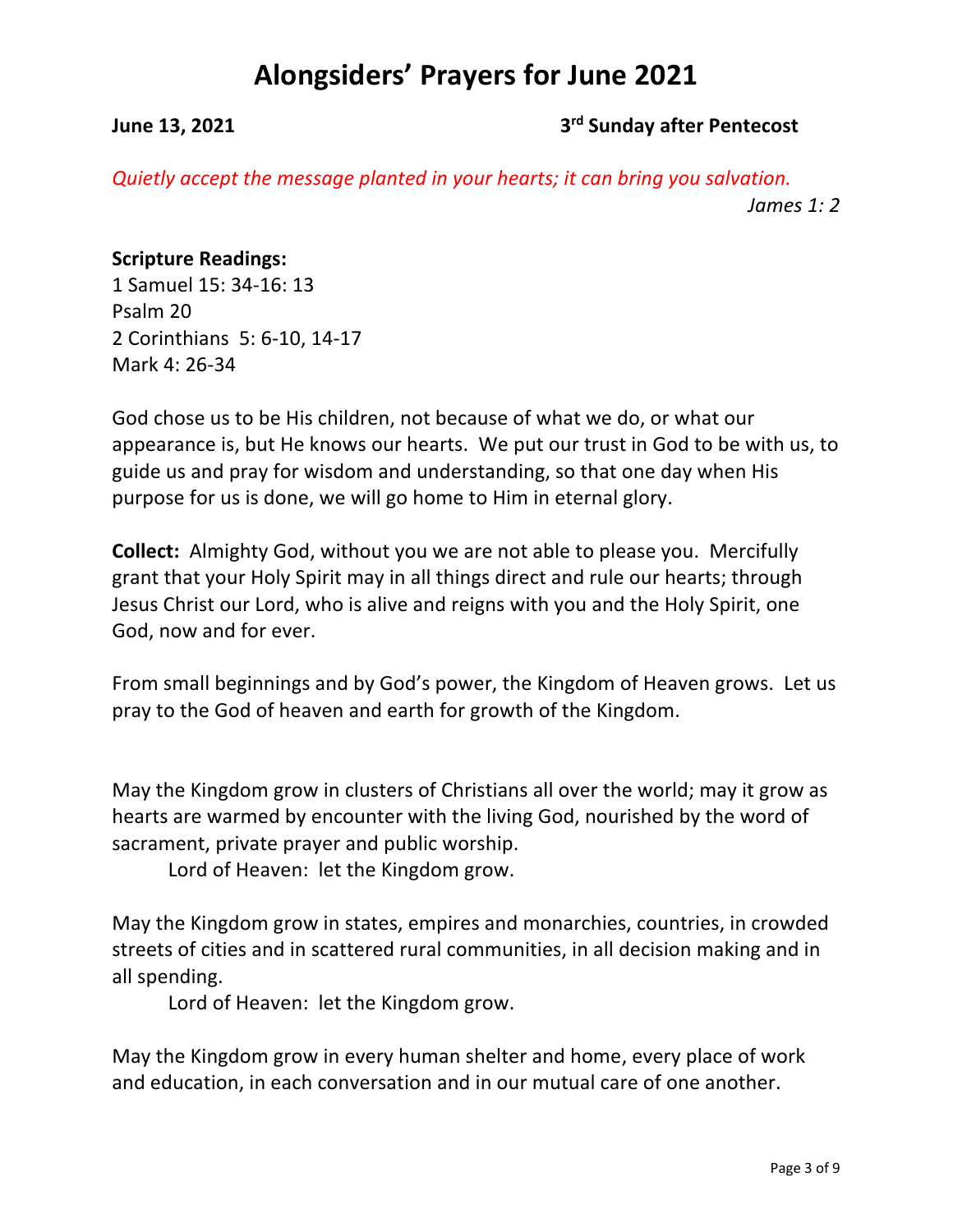Lord of Heaven: let the Kingdom grow.

May the Kingdom grow to bring peace and healing wherever there is pain and sadness; to bring reassurance, comfort, courage and hope.

Lord of Heaven: let the Kingdom grow.

In the knowledge that we must all face judgement, we pray for those who have died, thanking God for His loving mercy, and entrusting our loved ones for God's safe keeping.

Lord of Heaven: let the Kingdom grow.

As we thank God for all His blessings to us, we offer Him the rest of our lives. Merciful Father, accept these prayers for the sake of your Son, our Saviour Jesus Christ. Amen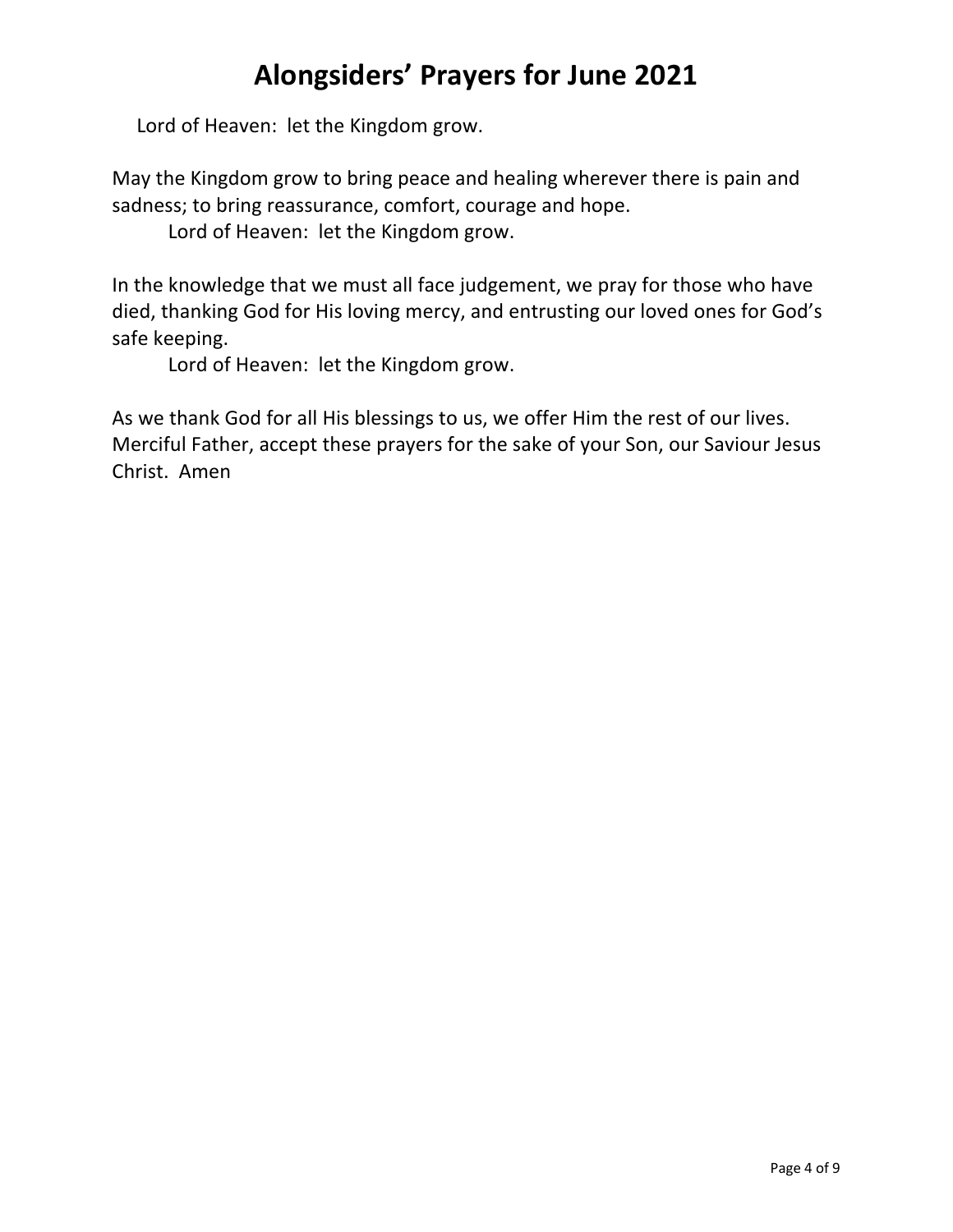**June 20, 2021 4th Sunday after Pentecost Father's Day**

*A great prophet has arisen among us! God has visited His people! Luke 7: 16*

### **Scripture Readings:**

1 Samuel 17: (1a, 4-11, 19-23), 32-49 Psalm 9: 9-20 2 Corinthians 6: 1-13 Mark 4: 35-41

David has no fear. He put his whole trust in God, and by faith he overcame Goliath. He didn't look at the size of the giant, but only on God's protection and trust of God in the Situation. Sometimes, we see only the giant and forget that God's grace is continually with us. May we, with renewed faith and trust, see God's unfailing love and overcome our giants.

**Collect:** O God our defender, storms rage about us and cause us to be afraid. Rescue your people from despair, deliver your sons and daughters from fear, and preserve us all from unbelief; through your Son, Jesus Christ our Lord, who lives and reigns with you and the Holy Spirit, one God, now and ever.

"What kind of person is this? Even the winds and waves obey Him." As residents of God's universe, let us pray now to our loving Creator.

Lord of all trust and goodness, we pray for those who are in positions of authority in the Church all over the world and in each gathered community, that in all storms we may be enabled to hear God's calming voice and deepen our trust in Him.

Calm our fears: and teach us your peace.

Lord of great power and majesty, we pray for those with political and military power, and all whose decisions affect many lives. Speak truth into motives, honour into actions and your vision of peace into every conflict.

Calm our fears: and teach us your peace.

Heavenly Father, we pray for all single people, couples, communal groups and families as they weather their storms and learn from them. Lavish on all who take care of others, the capacity to bring peace and calm fears.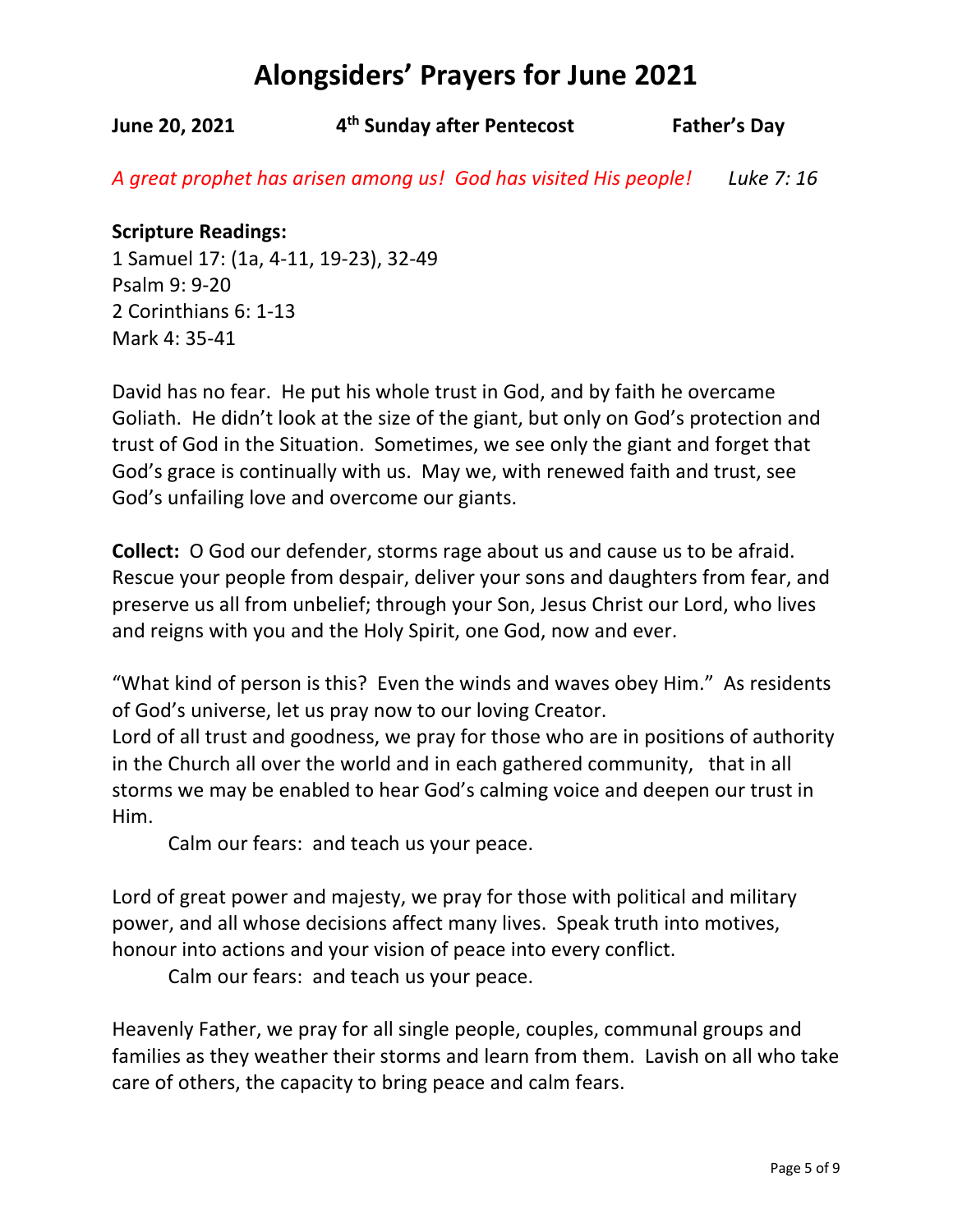Calm our fears: and teach us your peace.

Lord of all healing, we pray for those whose minds and hearts are in turmoil, whose lives lurch from crisis to crisis, for those who find their lives shattered by illness or injury, for peace in those threatening storms and a settling of all anxiety. Calm our fears: and teach us your peace.

Lord of eternity, we thank you for your reassurance of life beyond physical death. We pray for those who are dying alone, unnoticed or unprepared. We commend those who have died to God's merciful forgiveness and eternal tranquility. Calm our fears: and teach us your peace.

Lord of creation, we are full of wonder at the story of your universe, spoken into existence and sustained with such love. Merciful father, accept these prayers for the sake of your Son, our Saviour Jesus Christ. Amen.

# **The Lord's Prayer**

# **The Grace**

Monday, June  $21^{st}$  has been has been named by the General Synod as National Indigenous Day of Prayer. Let us remember all indigenous peoples as we pray for healing, comfort and peace in their lives.

Collect of the Day: Creator God, from you every family in heaven and earth takes its name. You have rooted and grounded us in your covenant love, and empowered us by your Spirit to speak the truth in love, and to walk in your way towards justice and wholeness. Mercifully grant that your people, journeying together in partnership, may be strengthened and guided to help one another to grow into the full stature of Christ. Who is our light and our life. Amen.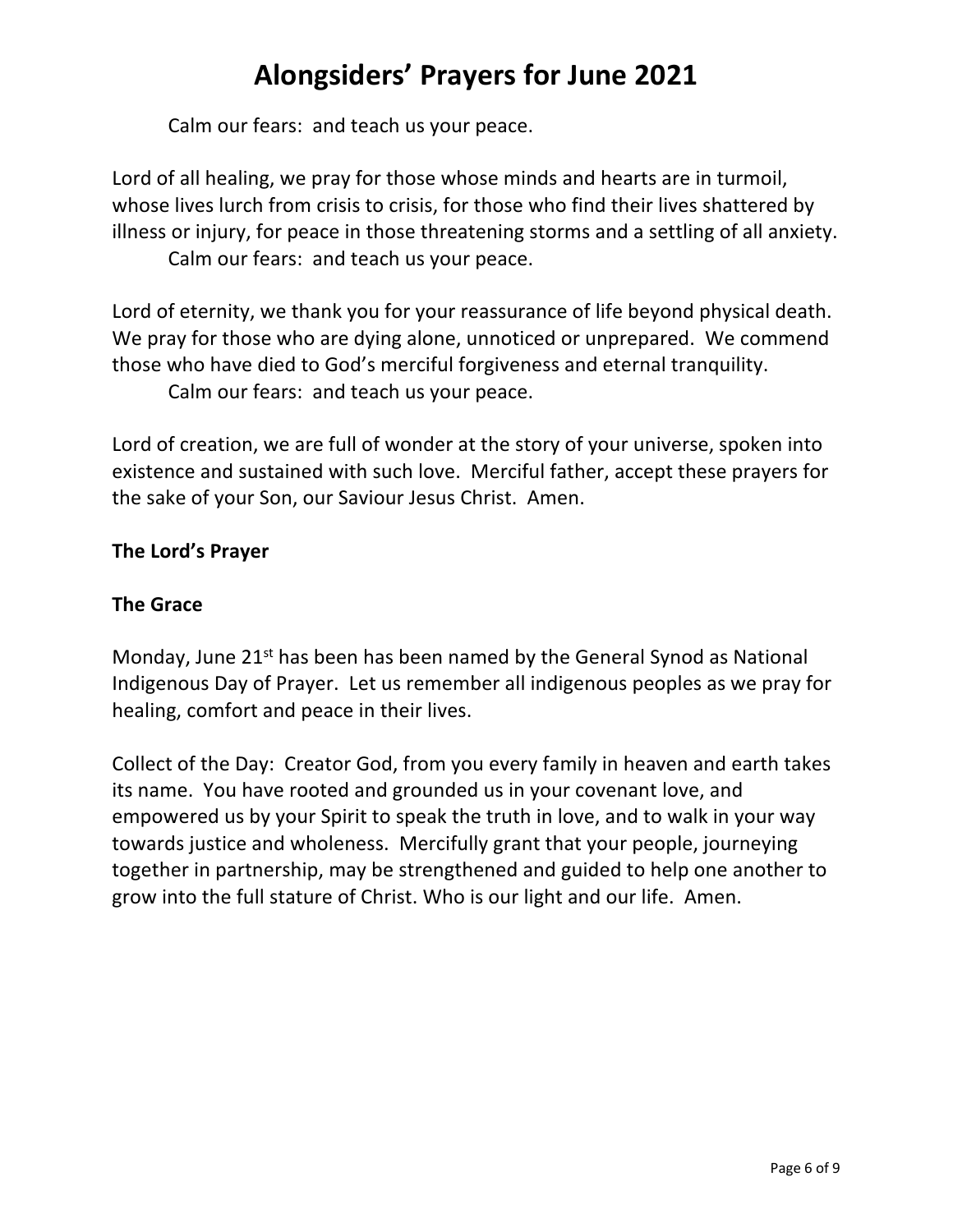# **A Father's Day Prayer of Hope**

Dear God, We thank you for the gift of Dads in this life. We thank you that you are the greatest Dad ever, Abba Father, and we know that you cover us in your great love.

We pray for your blessing, favor, and strength over every Dad in this world, for those who are seeking to walk closely with you in a dark world, and for those who just need to be reminded that you are real. We ask for your renewed courage, for your boldness, for your Spirit to fill them. Make them always aware and alert of the schemes of the enemy. We ask that you would keep their footsteps firm, and guard their way. We ask that you would help them to always stand strong, to be men of faith, to say "no" to what is wrong and to say "yes" to what is right. We ask that you would fill their hearts with love, compassion, joy, faithfulness, and cover their lives with great peace.

Lord, we pray that you would raise up mighty men, godly men, in this generation, those who would know and honor you with their entire lives. We pray that they would stand firm in the faith, walk wisely, and follow hard after you. May they grow in their love and passion for you, for their families, and in the calling to follow you above all else. Thank you for dads who fight for their families, who do battle in prayer over those they love.

Thank you, God, that your Word is true. We hold fast to you today, we choose to immerse our lives in your Truth. We know that you are with us always and cover us in your power and strength. In Jesus' Name, Amen.

Debbie McDaniel

Blessed is the Father who shares His Heart, Lives his faith, gives his time and loves his family. **Proverbs** 20: 7

He will turn the hearts of the fathers to their children, and the hearts of the children to their fathers. Children to their fathers.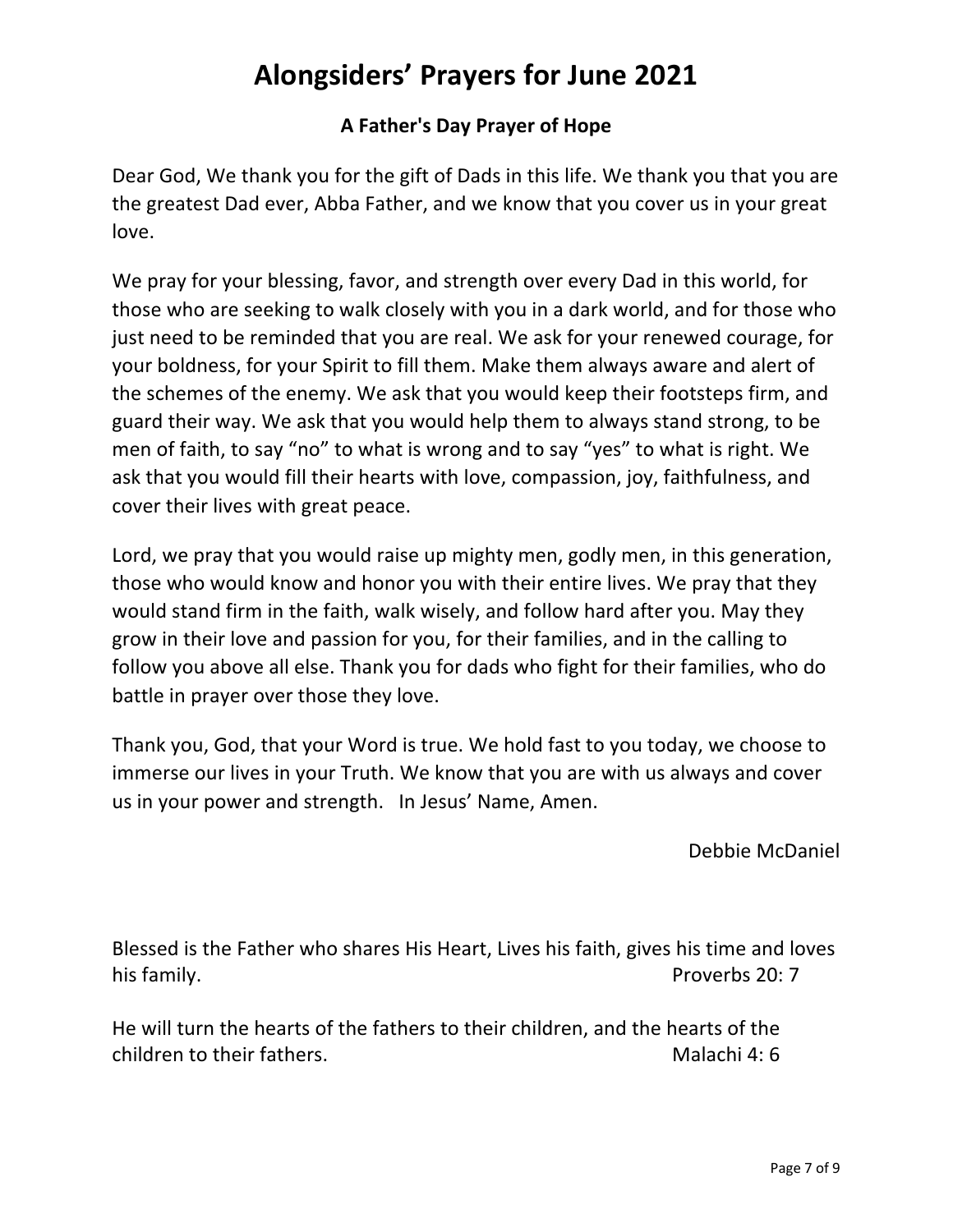#### **June 27, 2021 5th Sunday after Pentecost**

*Our Saviour Jesus Christ has abolished death, and brought life and immortality to light through the gospel. 2 Timothy 1: 10*

#### **Scripture Readings:**

2 Samuel 1: 1, 7-27 Psalm 130 2 Corinthians 8: 7-15 Mark 5: 21-43

We mourn for our loved ones. We await in love and hope to see them again in God's Eternal Kingdom. Be generous in sharing God's love and encourage each other in faith and love. Know that God can and will heal and strengthen those who are sick, dying and in special need. Trust your loved ones to God's unfailing love and mercy.

**Collect:** Almighty God, you have taught us through your Son that love fulfils the law. May we love you with all our heart, all our soul, all our mind, and all our strength, and may we love our neighbour as ourselves; through Jesus Christ our Lord, who lives and reigns with you and the Holy Spirit, one God, now and for ever.

God's power can reach even into death and draw out life. As God has called us by name, out into full abundant life, let us lay before Him now our concerns for the Church and for the world.

Father, chip away from your Church all the built up layers of complacency or despondency, of over-comfortable familiarity or underactive expectation, until we see again with the freshness and wonder of deepened faith.

Lord, we believe: help our unbelief.

Father, we call to mind societies and systems of our world. Question our assumptions and challenge our destructive choices; break away the unnoticed scales of prejudice which blind us, so that our world may become increasingly under your reign of justice, righteousness and love.

Lord, we believe: help our unbelief.